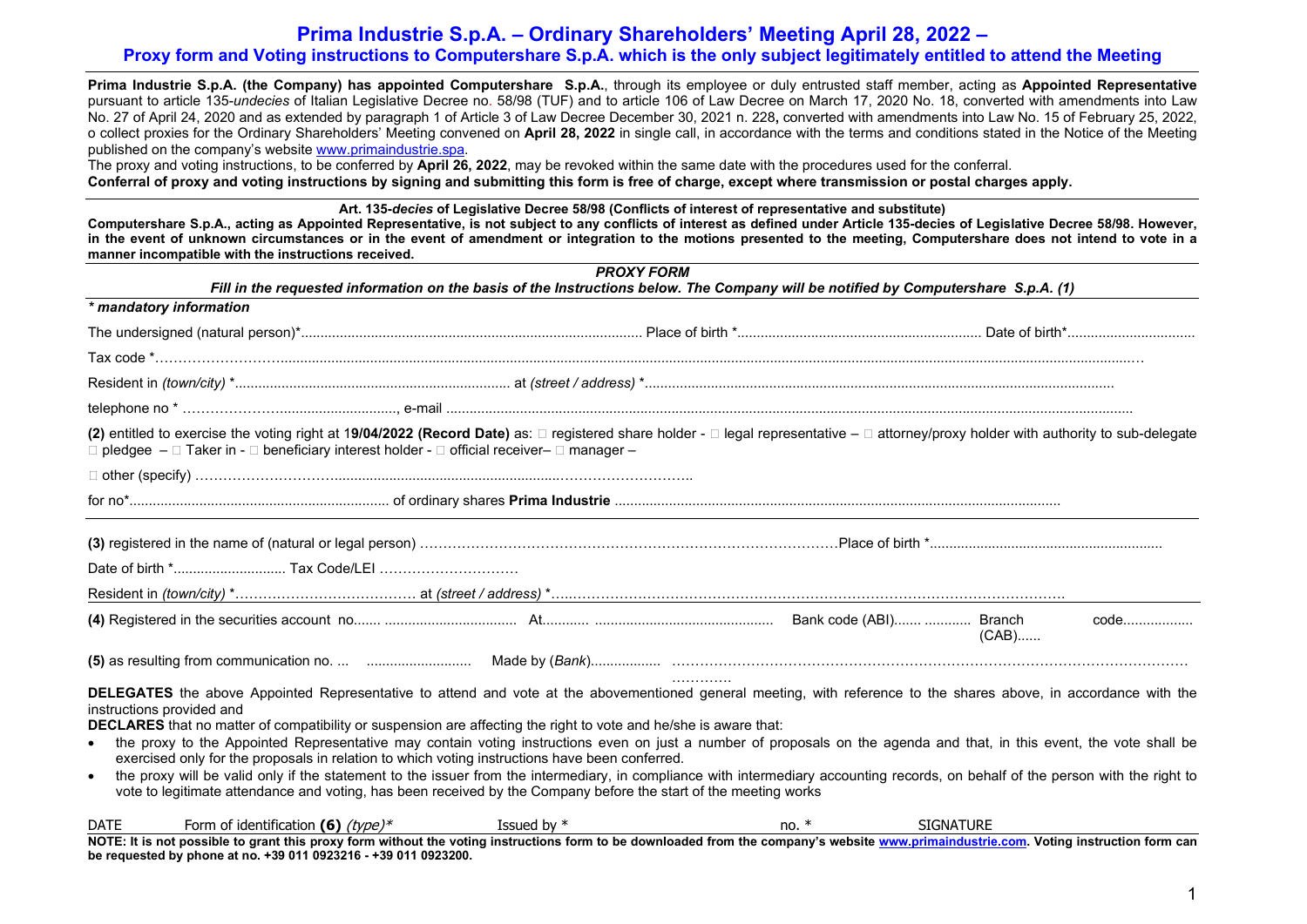**Prima Industrie S.p.A. – Ordinary Shareholders' Meeting April 28, 2022 – Proxy form and Voting instructions to Computershare S.p.A. which is the only subject legitimately entitled to attend the Meeting**

## *VOTING INSTRUCTIONS WARNING*

*The voting instructions form may require changes to include any additional proposals submitted individually by the shareholders by April,12, 2022, according the provisions of the meeting notice, therefore this form will be integrated and republished on the website with the new proposals. In the event of submission of proposals that imply the issue of new voting instructions, the instructions already conferred on the only topic subject to integration lose their validity and will regain it only after issuing voting instructions also on the new proposals. However, the voting instructions on the other topics remain valid and effective.*

## *(For use of Appointed Representative only - tick relevant boxes and send to Computershare S.p.A. as per the instructions for filling in)*

The undersigned *(7)*

**INSTRUCTS** the Appointed Representative to vote at the above indicated shareholders' meeting as follow *(8)*

| <b>RESOLUTIONS TO BE VOTED</b>                                                                                                   |  | <i>VUII</i> NG<br><b>INSTRUCTIONS</b><br>$F$ (for), C (against), A<br>(abstain) |  |  |
|----------------------------------------------------------------------------------------------------------------------------------|--|---------------------------------------------------------------------------------|--|--|
|                                                                                                                                  |  |                                                                                 |  |  |
| 1. (item 1) 2021 Annual Report and relevant documents: consequent resolutions. Examination of the 2021 Group Annual Consolidated |  |                                                                                 |  |  |
| <b>Report and Sustainability Report.</b>                                                                                         |  |                                                                                 |  |  |
| <b>Section A</b> – vote for resolution proposed by the Board of Directors (9)                                                    |  |                                                                                 |  |  |
| Section A2 – vote for possible proposal presented pursuant to article 126-bis, paragraph 1, penultimate period, of TUF (10)      |  |                                                                                 |  |  |

| 2. (item 2) Destination of company result and distribution of dividends.                                                                                  |  |  |
|-----------------------------------------------------------------------------------------------------------------------------------------------------------|--|--|
| - vote for resolution proposed by the Board of Directors (9)<br><b>Section A</b> – $\setminus$                                                            |  |  |
| <b>2</b> – vote for possible proposal presented pursuant to article 126-bis, paragraph 1.<br>TUF (10)<br><b>Section A2</b><br>. penultimate period.<br>ot |  |  |

| $\mid$ 3. (item 3) Approval of the second section of the Report on the Remuneration Policy and the Fees paid ex article 123 ter, comma 6 of<br><b>T.U.F.</b> |  |  |
|--------------------------------------------------------------------------------------------------------------------------------------------------------------|--|--|
| <b>Section A</b> – vote for resolution proposed by the Board of Directors (9)                                                                                |  |  |
| Section A2 – vote for possible proposal presented pursuant to article 126-bis, paragraph 1, penultimate period, of TUF (10)                                  |  |  |
| A literal Annointendo not requirement on the Person of Ctatuters Auditors and of its President for the veare 2002, 2002 and 2024                             |  |  |

| 4. (item 4) Appointment and remuneration of the Board of Statutory Auditors and of its President for the years 2022, 2023 and 2024: |       |  |
|-------------------------------------------------------------------------------------------------------------------------------------|-------|--|
| 4.1 Appointment of the Board of Statutory Auditors for the years 2022, 2023 and 2024;                                               |       |  |
| <b>Section A</b> – vote For the list with the number to be fill in the side box or vote Contrary/Abstention to all lists (11)       | $N$ C |  |

| 5. (item 4) Appointment and remuneration of the Board of Statutory Auditors and of its President for the years 2022, 2023 and 2024: |  |  |
|-------------------------------------------------------------------------------------------------------------------------------------|--|--|
| 4.2 Determination of the remuneration of the Board of Statutory Auditors for the years 2022, 2023 and 2024;                         |  |  |
| <b>Section A</b> – vote for resolution proposed by the Board of Directors                                                           |  |  |
| Section A2 – vote for possible proposal presented pursuant to article 126-bis, paragraph 1, penultimate period, of TUF (10)         |  |  |

 $UOTI$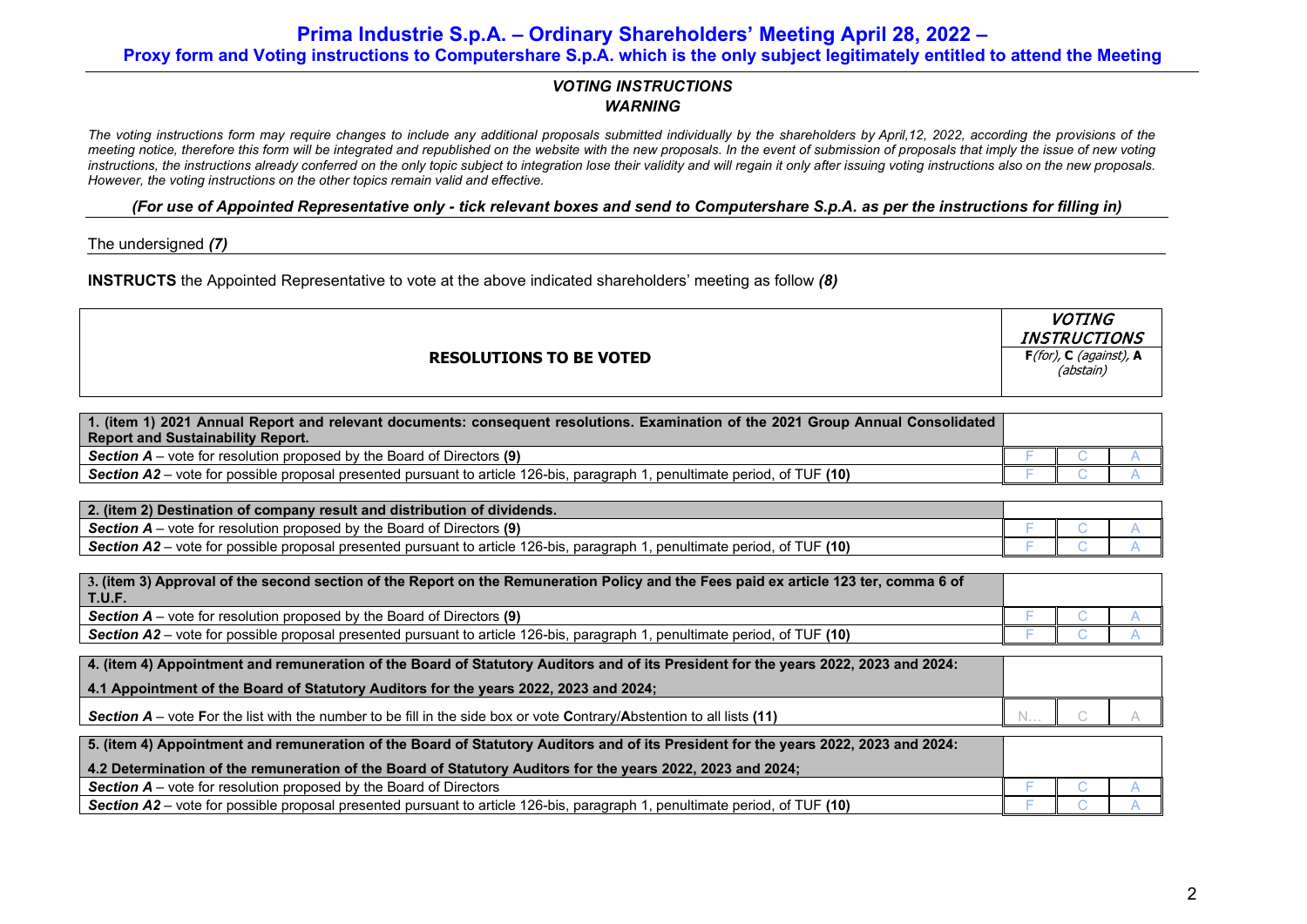# **Prima Industrie S.p.A. – Ordinary Shareholders' Meeting April 28, 2022 –**

## **Proxy form and Voting instructions to Computershare S.p.A. which is the only subject legitimately entitled to attend the Meeting**

| 6. (item 5) Resolutions concerning purchase and disposal of treasury stocks ex articles 2357 and 2357-ter of Civil Code, subject to the<br>revocation of the Shareholders' resolution on April 20, 2021. |  |  |
|----------------------------------------------------------------------------------------------------------------------------------------------------------------------------------------------------------|--|--|
| <b>Section A</b> – vote for resolution proposed by the Board of Directors                                                                                                                                |  |  |
| Section A2 – vote for possible proposal presented pursuant to article 126-bis, paragraph 1, penultimate period, of TUF (10)                                                                              |  |  |

| <b>Derivative action against Directors</b>                                                                                                          |  |  |
|-----------------------------------------------------------------------------------------------------------------------------------------------------|--|--|
| Vote for proposed derivative action pursuant art. 2393, subsection 2, of Italian civil code upon approval of the annual financial statements (If no |  |  |
| $\blacksquare$ voting instruction are indicated, the Appointed Representative will vote $\mathbf{C}$ – against)                                     |  |  |

dentity in the state of the state of the state of the state of the state of the state of the state of the state of the state of the state of the state of the state of the state of the state of the state of the state of the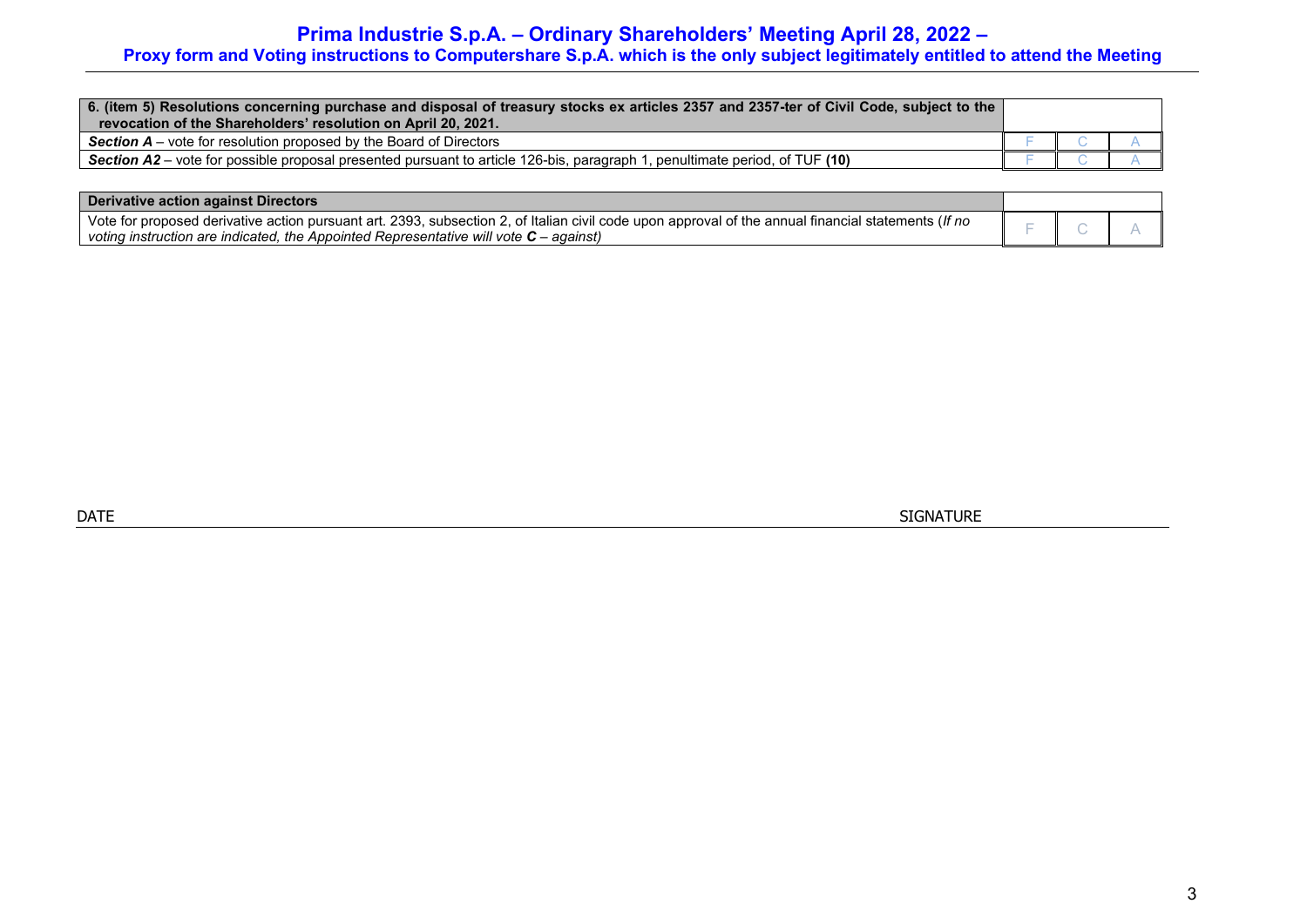## **Prima Industrie S.p.A. – Ordinary Shareholders' Meeting April 28, 2022 – Proxy form and Voting instructions to Computershare S.p.A. which is the only subject legitimately entitled to attend the Meeting**

### *Instructions for filling in and submitting the form*

- *1. The Proxy form must be notified to the Company (together with a valid ID document and, in case, the documentation providing proof of the signatory power) via the Appointed Representative together with the Voting Instructions reserved to him within the April 26, 2022, using one of the following methods:*
	- *1) Registered Email Holders (PEC): as an attachment document (PDF format) sent to primaindustrie@pecserviziotitoli.it in the event that the Proxy Grantor (as Individual or as Legal Entity) is a Registerd Email Holder;*
	- 2) **Digital Signature Holders (FEA)**: as an attachment document with digital signature sent to primaindustrie@pecserviziotitoli.it in the event that the Proxy Grantor (as Individual or as *Legal Entity) is a Digital Signature Holder;*
	- *3) Common Email address Holders: as an attachment document (PDF format) sent to primaindustrie@pecserviziotitoli.it. In this case, the hard copy of the proxy shall be sent via ordinary mail service to Computershare S.p.A. via Nizza 262/73 Torino;*
	- *4) Via FAX: number +39 011 0923202.*

*The use of different email address than those mentioned above or a delay respect to the deadline, as well as the only use of ordinary mail service, will not ensure the correct submission of the proxy.* 

- *2. Specify the capacity of the proxy signatory and, where applicable, attach documentary proof of his power.*
- *3. To be completed only if the registered shareholder is different from the proxy signatory; mandatory indications on relevant personal details must be included.*
- *4. Provide the securities account number, Bank Codes and Branch Codes of the Depository, or in any case its name, available in the securities account statement.*
- *5. Reference to the communication made by the intermediary and its name.*
- *6. Provide details of a valid form of identification of the proxy signatory.*
- *7. Provide the name and surname of the signatory of the Proxy form and Voting instructions.*
- *8. Pursuant to article 135-*undecies*, subsection 3, of Italian Legislative Decree no. 58/1998, "Shares for which full or partial proxy is conferred are calculated for the purpose of determining due constitution of the shareholders' meeting. With regard to proposals for which no voting instructions are given, the shares of the shareholder concerned are not considered in calculating the majority and the percentage of capital required for the resolutions to be carried".*
- *9. The resolutions proposed to the shareholders' meeting, which are briefly referred to herein, are reported in the Reports published on the company website www.primaindustrie.com.*

 *Computershare S.p.A., as Appointed Representative, has not personal interest or on behalf of third party in the proposals mentioned, however, in the event of unknown circumstances or in the event of amendment or integration to the motion presented to the meeting, Computershare does not intend to vote in a manner incompatible with the instructions received in Sections A and A2.* 

 *The vote is expressed by ticking the relevant box between the following: F (for), C (against) or A (abstention).* 

- *10. There is the Section A2 to receive instructions when an alternative, complementary or additional resolution to the motion proposed by the Board of Directors had been presented and published pursuant to art. 126-bis of the TUF, within the term and in the cases provided. The Appointed Representative shall vote on each motion in*  accordance with the instructions and the delegating party shall give instructions consistent with the type of proposals (alternative or complementary) published.
- *11. Indicate the number of the list or the proposal (as provided on the Company website) that you want to vote "for" or indicate your preference to vote against (C) or to abstain (A) which will apply to all lists/proposals. If only one list/proposal is presented, the voting instructions will relate to that one.*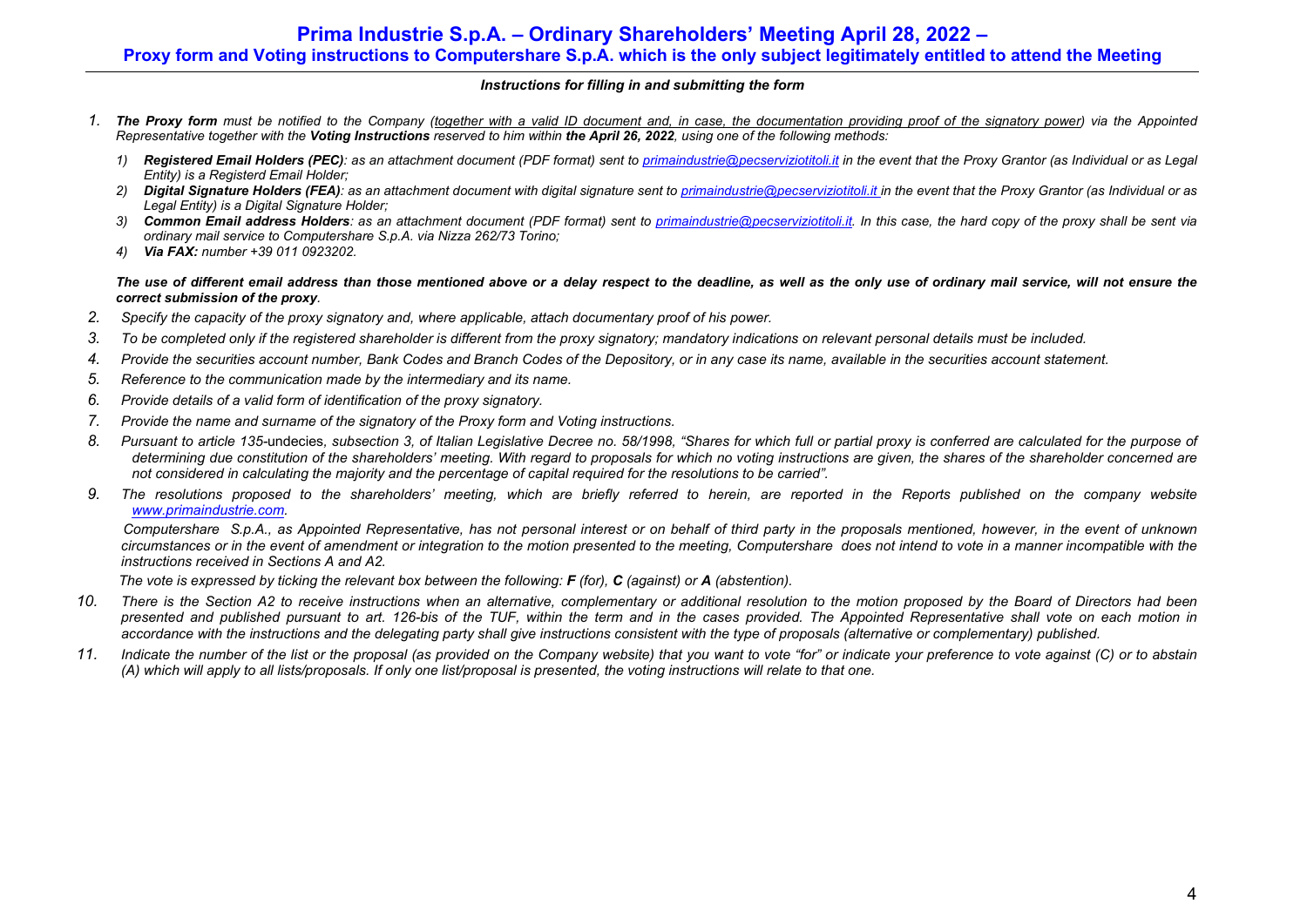#### *Italian Legislative Decree no. 58/98 (T.U.F) Article 135-***decies**

*(Conflict of interest of the representative and substitutes*)

1. Conferring proxy upon a representative in conflict of interest is permitted provided that the representative informs the shareholder in writing of the circumstances giving rise to such conflict of interest and provided specific voting instructions are provided for each resolution in which the representative is expected to vote on behalf of the shareholder. The representative shall have the onus of proof regarding disclosure to the shareholder of the circumstances giving rise to the conflict of interest. Article 1711, second subsection of the Italian Civil Code does not apply.

2. In any event, for the purposes of this article, conflict of interest exists where the representative or substitute:

a) has sole or joint control of the company, or is controlled or is subject to joint control by that company;

b) is associated with the company or exercises significant influence over that company or the latter exercises significant influence over the representative;

c) is a member of the board of directors or control body of the company or of the persons indicated in paragraphs a) and b);

d) is an employee or auditor of the company or of the persons indicated in paragraph a);

e) is the spouse, close relative or is related by up to four times removed of the persons indicated in paragraphs a) to c);

f) is bound to the company or to persons indicated in paragraphs a), b), c) and e) by independent or employee relations or other relations of a financial nature that compromise independence.

3. Replacement of the representative by a substitute in conflict of interest is permitted only if the substitute is indicated by the shareholder. In such cases, subsection 1 shall apply. Disclosure obligations and related onus of proof in any event remain with the representative.

4. This article shall also apply in cases of share transfer by proxy.

### *Article 135-undecies*

### (*Appointed representative of a listed company*)

1. Unless the Articles of Association decree otherwise, companies with listed shares designate a party to whom the shareholders may, for each shareholders' meeting and within the end of the second trading day prior to the date scheduled for the shareholders' meeting, including for callings subsequent to the first, a proxy with voting instructions on all or some of the proposals on the agenda. The proxy shall be valid only for proposals on which voting instructions are conferred.

2. Proxy is conferred by signing a proxy form, the content of which is governed by a Consob regulation. Conferring proxy shall be free of charge to the shareholder. The proxy and voting instructions may be cancelled within the time limit indicated in subsection 1.

3. Shares for which full or partial proxy is conferred are calculated for the purpose of determining due constitution of the shareholders' meeting. With regard to proposals for which no voting instructions are given, the shares are not considered in calculating the majority and the percentage of capital required for the resolutions to be carried.

4. The person appointed as representative shall any interest, personal or on behalf of third parties, that he or she may have with respect to the resolution proposals on the agenda. The representative must also maintain confidentiality of the content of voting instructions received until scrutiny commences, without prejudice to the option of disclosing such information to his or her employees or collaborators, who shall also be subject to confidentiality obligations. The party appointed as representative may not be assigned proxies except in compliance with this article.

5. By regulation pursuant to subsection 2, Consob may establish cases in which a representative failing to meet the indicated terms of Article 135-decies may express a vote other than that indicated in the voting instructions.

### *Article 126-bis*

### *(Integration of the agenda of the shareholders' meeting and presentation of new proposed resolutions)*

Shareholders, who individually or jointly account for one fortieth of the share capital may ask, within ten days of publication of the notice calling the shareholders' meeting, or within five days in the event of calling the meeting in accordance with article 125-bis, subsection 3 or article 104, subsection 2, for the integration of the list of items on the agenda, specifying in the request, the additional items they propose or presenting proposed resolution on items already on the agenda. The requests, together with the certificate attesting ownership of the share, are presented in writing, by correspondence or electronically, in compliance with any requirements strictly necessary for the identification of the applicants indicated by the company. Those with voting rights may individually present proposed resolutions in the shareholders' meeting. For cooperative companies the amount of the capital is determined by the statutes also in derogation of article 135-bis.

2. Integrations to the agenda or the presentation of further proposed resolutions on items already on the agenda, in accordance with subsection 1, are disclosed in the same ways as prescribed for the publication of the notice calling the meeting, at least fifteen days prior to the date scheduled for the shareholders' meeting. Additional proposed resolutions on items already on the agenda are made available to the public in the ways pursuant to article 125-ter, subsection 1, at the same time as publishing news of the presentation. Terms are reduced to seven days in the case of shareholders' meetings called in accordance with article 104, subsection 2 or in the case of a shareholders' meeting convened in accordance with article 125-bis, subsection 3.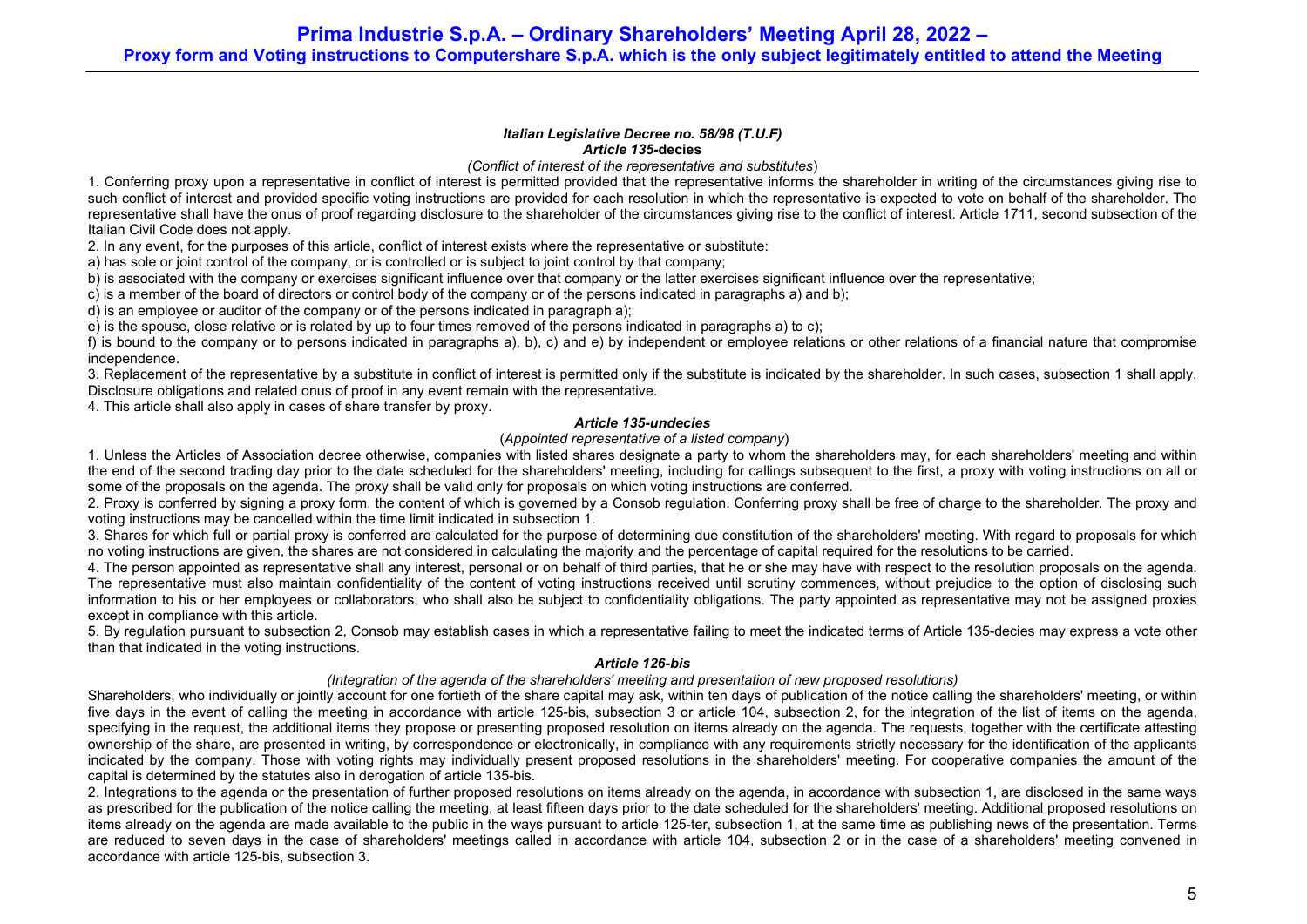## **Prima Industrie S.p.A. – Ordinary Shareholders' Meeting April 28, 2022 – Proxy form and Voting instructions to Computershare S.p.A. which is the only subject legitimately entitled to attend the Meeting**

3. The agenda cannot be supplemented with items on which, in accordance with the law, the shareholders ' meeting resolved on proposal of the administrative body or on the basis of a project or report prepared by it, other than those specified under article 125-ter, subsection 1.

4. Shareholders requesting integration in accordance with subsection 1 shall prepare a report giving the reason for the proposed resolutions on the new items for which it proposes discussion or the reason relating to additional proposed resolutions presented on items already on the agenda. The report is sent to the administrative body within the final terms for presentation of the request for integration. The administrative body makes the report available to the public, accompanied by any assessments, at the same time as publishing news of the integration or presentation, in the ways pursuant to article 125-ter, subsection 1.

5. If the administrative body, or should it fail to take action, the board of auditors or supervisory board or management control committee fail to supplement the agenda with the new items or proposals presented in accordance with subsection 1, the court, having heard the members of the board of directors and internal control bodies, where their refusal to do so should prove to be unjustified, orders the integration by decree. The decree is published in the ways set out by article 125-ter, subsection 1

### **Law-Decree nr. 18 on March 17th, 2020**

### **Art. 106 (Rules relating to the conduct of Company Shareholders' meetings)**

[...] 4. To attend ordinary or extraordinary Shareholders' Meetings, Companies with listed shares can designate the Representative pursuant to article 135-undecies of Italian Legislative Decree nr. 58 on 24 February 1998, even if the Articles of Association decree otherwise. The Companies can also provide in the notice calling the Shareholders' meeting that the Appointed Representative pursuant to article 135-undecies of the Italian Legislative Decree n. 58, on 24 February 1998, will be the only subject entitled to attend the Meeting; to the aforementioned Appointed Representative may also be confer proxies or subdelegations pursuant to article 135-novies of the Italian Legislative Decree n. 58, on 24 February 1998, notwithstanding the provision of art. 135-undecies, paragraph 4, of the same Decree.

5. Paragraph 4 also applies to companies admitted on a multilateral trading system and to Companies with financial instruments widely distributed among the public.

## *Italian Civil Code Art. 2393*

### *(Derivative action)*

1. A derivative action may be brought against directors pursuant to a resolution approved by shareholders, even if the company is in liquidation.

2. A resolution relating to the responsibility of directors may be put to the vote at a general meeting called for approval of the annual financial statements, even if such resolution is not on the meeting agenda, provided that it relates to matters occurring within the period to which the financial statements relate.

3. A derivative action may also be brought by a resolution of the board of statutory auditors passed by a two-thirds majority of its members.

4. Such action may be brought within five years of the expiry of the director's term of office.

5. The approval of a resolution to bring derivative action shall result in the removal of the director against whom such action is brought provided that votes representing at least one fifth of share capital are in favor. In such an event, shareholders shall provide for the replacement of that director.

6. The company may waive its right to bring derivative action and accept a settlement, subject to the waiver and settlement having been approved by shareholders, and provided that such motion is not opposed by minority shareholders representing at least one fifth of share capital, or, for listed companies, at least one-twentieth of share capital, or such percentage as may be established in the company's by-laws in relation to derivative actions brought by the company pursuant to Article 2393-*bis*.